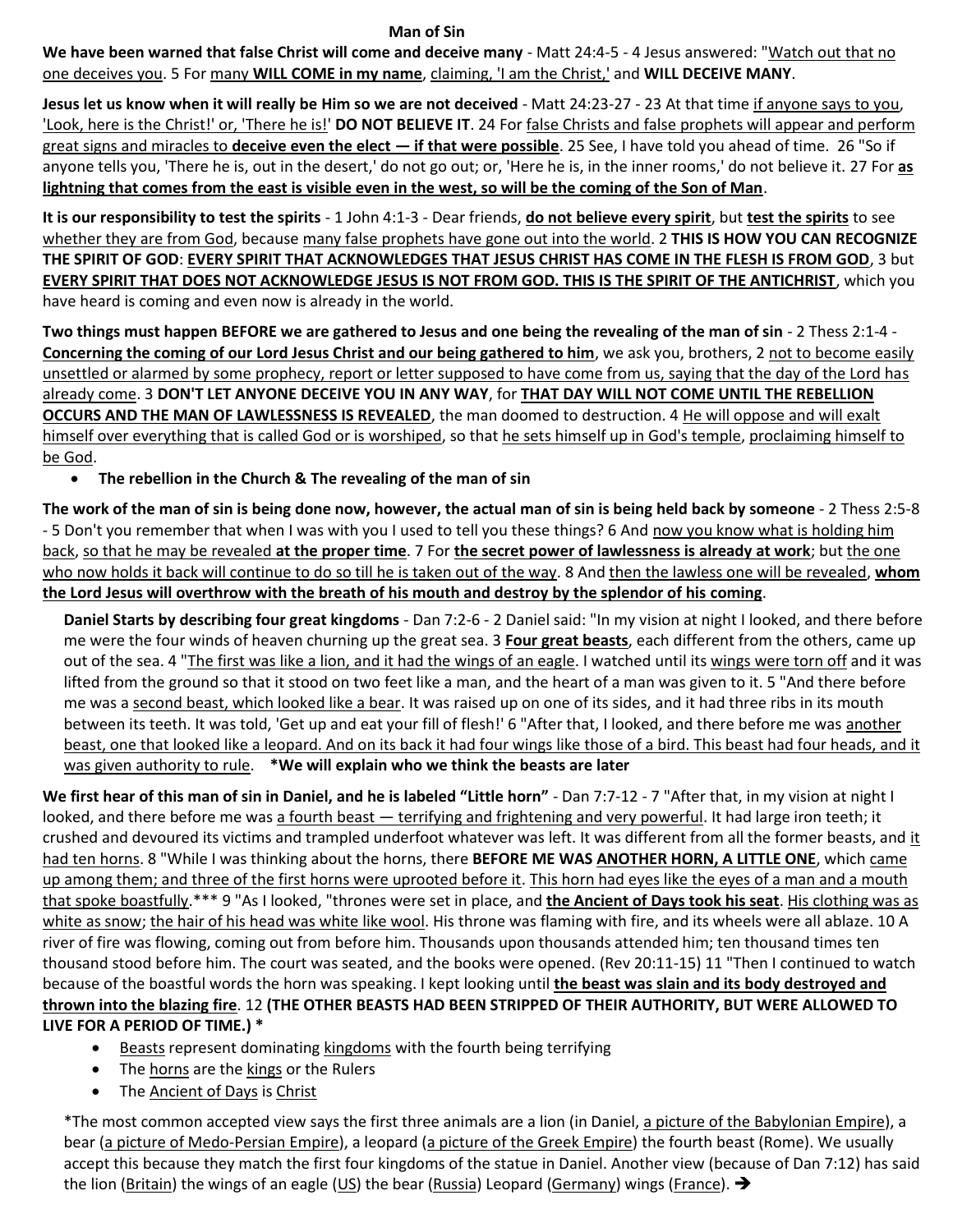➔Most agree the fourth animal is a **dreadful, indescribable beast which shared the most terrifying characteristics of the previous beasts, yet represents the final world empire under the leadership of a Satanic dictator** [\(Daniel 7:7-8\)](https://www.blueletterbible.org/search/preSearch.cfm?Criteria=Daniel+7.7-8&t=NKJV).

**More information on the kings and the little horn** – Dan 7:24-25 - 24 **The ten horns are ten kings who will come from this kingdom**. After them **ANOTHER KING WILL ARISE, DIFFERENT FROM THE EARLIER ONES**; he will subdue three kings. 25 He will **speak against the Most High** and **oppress his saints** and **try to change the set times and the laws**. The saints will be handed over to him for a time, times and half a time.

**Describes other Kingdoms formed from the fallen kingdom** - Dan 8:22-25 -22 The four horns that replaced the one that was broken off represent four kingdoms that will emerge from his nation but will not have the same power. 23 "**In the latter part of their reign**, WHEN REBELS HAVE BECOME COMPLETELY WICKED, A STERN-FACED KING, A MASTER OF INTRIGUE, WILL ARISE. 24 HE WILL BECOME VERY STRONG, BUT **NOT BY HIS OWN POWER**. He will cause astounding devastation and WILL SUCCEED IN WHATEVER HE DOES. **He will destroy the mighty men and the holy people**. 25 He will cause deceit to prosper, and he will consider himself superior. **When they feel secure**, he will destroy many and take his stand against the Prince of princes. Yet he will be destroyed, but not by human power.

**More characteristics of the man of sin** - Dan 11:36-39- 36 "**The king will do as he pleases**. He **will exalt and magnify himself above every god and will say unheard-of things against the God of gods**. **HE WILL BE SUCCESSFUL UNTIL THE TIME OF WRATH IS COMPLETED**, for what has been determined must take place. 37 He will show no regard for the gods of his fathers or **for the one desired by women**, nor will he regard any god, but will exalt himself above them all. 38 Instead of them, he will honor a god of fortresses; a god unknown to his fathers he will honor with gold and silver, with precious stones and costly gifts. 39 He will attack the mightiest fortresses with the help of a foreign god and will greatly honor those who acknowledge him. He will make them rulers over many people and will distribute the land at a price.

**The power of the man of sin is Satan. He will affect those who CHOOSE not to believe** - 2 Thess 2:9-12 - 9 The coming of the lawless one will be in accordance with the **work of Satan displayed in** all kinds of **COUNTERFEIT miracles**, **signs** and **wonders**, 10 and in **every sort of evil** that **DECEIVES THOSE WHO ARE PERISHING**. **They perish because they REFUSED TO LOVE THE TRUTH AND SO BE SAVED**. 11 **For this reason God sends them a powerful delusion so that they will believe the lie** 12 and so that **all will be condemned who have not believed the truth** but have delighted in wickedness.

**Tribulation will be so bad many will leave the Faith, this is why building our Faith is so necessary** - Matt 24:9-14 - 9 "Then you will be handed over to be persecuted and put to death, and you will be **hated by all nations because of me**. 10 **AT THAT TIME MANY WILL TURN AWAY FROM THE FAITH AND WILL BETRAY AND HATE EACH OTHER**, 11 and **many false prophets will appear and deceive many people**. 12 Because of the increase of wickedness, the love of most will grow cold, 13 but **HE WHO STANDS FIRM TO THE END WILL BE SAVED**. 14 And this gospel of the kingdom will be preached in the whole world as a testimony to all nations, and then the end will come.

**Another name for the man of sin is "The Beast" whom we hear comes and kills the two witnesses in Revelations** - Rev 11:7 Now when they have finished their testimony, the beast that comes up from the Abyss will attack them, and overpower and kill them.

**The Power behind the man of sin is Satan, is also known as the devil, serpent, or great dragon** - Rev 12:7-13:1 - 7 And there was war in heaven. Michael and his angels fought against the dragon, and the dragon and his angels fought back. 8 But he was not strong enough, and they lost their place in heaven. 9 The **great dragon was hurled down — that ancient serpent called the devil, or Satan, who leads the whole world astray**. He was hurled to the earth, and his angels with him. 10 Then I heard a loud voice in heaven say: "Now have come the salvation and the power and the kingdom of our God, and the authority of his Christ. For the accuser of our brothers, who accuses them before our God day and night, has been hurled down. 11 **They overcame him by the blood of the Lamb and by the word of their testimony; they DID NOT LOVE THEIR LIVES SO MUCH AS TO SHRINK FROM DEATH**. 12 Therefore rejoice, you heavens and you who dwell in them! But woe to the earth and the sea, because the devil has gone down to you! He is filled with fury, because he knows that his time is short." 13 When the dragon saw that he had been hurled to the earth, **he pursued the woman who had given birth to the male child**. 14 **The woman was given the two wings of a great eagle**, so that she might fly to the place prepared for her in the desert, where she would be taken care of for a time, times and half a time, out of the serpent's reach. 15 Then from his mouth the serpent spewed water like a river, to overtake the woman and sweep her away with the torrent. 16 But the earth helped the woman by opening its mouth and swallowing the river that the dragon had spewed out of his mouth. 17 Then the dragon was enraged at the woman and went off to make war against the rest of her offspring — **THOSE WHO OBEY GOD'S COMMANDMENTS AND HOLD TO THE TESTIMONY OF JESUS\***.

• **The woman that gave birth is Israel**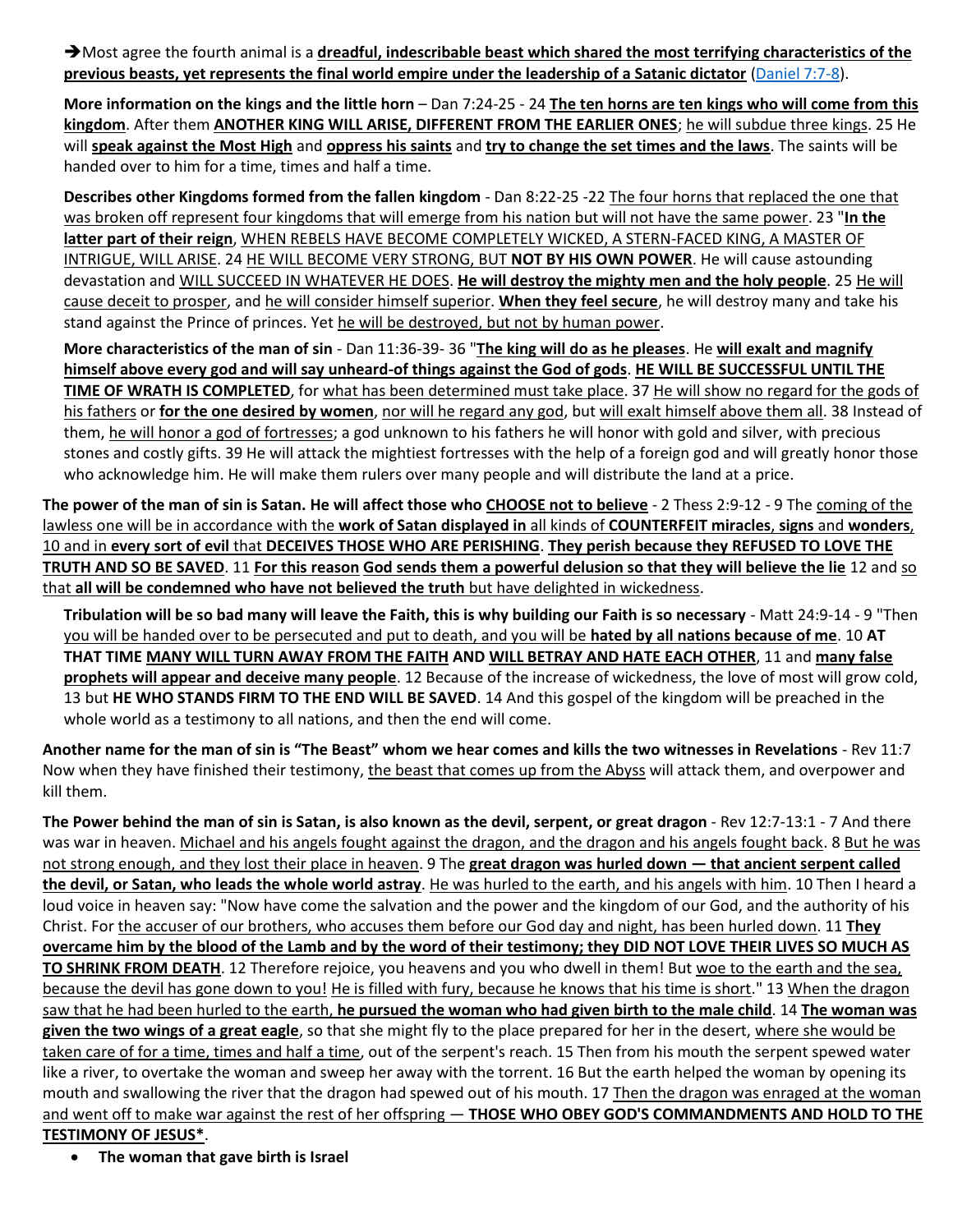**The man of sin is the first beast in revelations (\*note: In Daniel emphasis was placed on the kingdoms and referenced the kings while Revelations emphasizes the king and references the kingdoms)** - Rev 13:1-10 - And the dragon stood on the sand of the seashore. Then **I saw a beast\* coming up OUT OF THE SEA\***, having ten horns and seven heads, and on his horns were ten diadems, and on his heads were blasphemous names. 2 And the beast which I saw was like a leopard, and his feet were like those of a bear, and his mouth like the mouth of a lion. And **the dragon gave him his power and his throne and great authority**. 3 I saw one of his heads as if it had been slain, and his fatal wound was healed. And **THE WHOLE EARTH WAS AMAZED AND FOLLOWED AFTER THE BEAST**; 4 they worshiped the dragon because he gave his authority to the beast; and they worshiped the beast, saying, "Who is like the beast, and who is able to wage war with him?" 5 There was given to him a mouth speaking arrogant words and blasphemies, and authority to act for forty-two months was given to him. 6 And he opened his mouth in blasphemies against God, to blaspheme His name and His tabernacle, that is, those who dwell in heaven. 7 It was also given to him to make war with the saints and to overcome them, and **AUTHORITY OVER EVERY TRIBE AND PEOPLE AND TONGUE AND NATION WAS GIVEN TO HIM**. 8 All who dwell on the earth will worship him, **EVERYONE WHOSE NAME HAS NOT BEEN WRITTEN FROM THE FOUNDATION OF THE WORLD IN THE BOOK OF LIFE** of the Lamb who has been slain. 9 If anyone has an ear, let him hear. 10 If anyone is destined for captivity, to captivity he goes; if anyone kills with the sword, with the sword he must be killed. Here is the perseverance and the faith of the saints.

**\* Out of the sea supposedly means a Gentile**

**The second beast will be the first beast's "second in charge" also known as the "false prophet"** - Rev 13:11-18 - 11 Then I saw **another beast**, coming **OUT OF THE EARTH**. He had two horns **like a lamb**, **BUT** he spoke like a dragon. 12 He exercised all the authority of the **FIRST BEAST** on his behalf, and made the earth and its inhabitants worship the first beast, whose fatal wound had been healed. 13 And he performed great and miraculous signs, **even causing fire to come down from heaven to earth in full view of men**. 14 Because of the signs he was given power to do on behalf of the first beast, he deceived the inhabitants of the earth. **He ordered them to set up an image in honor of the beast** who was wounded by the sword and yet lived. 15 He was given power to give breath to the image of the first beast, so that it could speak and cause all who refused to worship the image to be killed. 16 **He also FORCED everyone, small and great, rich and poor, free and slave, to receive a mark on his right hand or on his forehead, 17 SO THAT NO ONE COULD BUY OR SELL UNLESS HE HAD THE MARK\*\*, which is the name of the beast or the number of his name**. 18 This calls for wisdom. If anyone has insight, let him calculate the number of the beast, for it is man's number. His number is 666.

## **\*Out of the Earth supposedly means an Israelite**

**\*\* This is why this passage is so important** - Matt 6:31-33 - 31 So do not worry, saying, 'What shall we eat?' or 'What shall we drink?' or 'What shall we wear?' 32 For the pagans run after all these things, and your heavenly Father knows that you need them. 33 But **seek first his kingdom and his righteousness**, and all these things will be given to you as well.

## **Doom for worshipers of the beast** –

Rev 14:9-12 - 9 A third angel followed them and said in a loud voice: "If anyone worships the beast and his image and receives his mark on the forehead or on the hand, 10 **he, too, will drink of the wine of God's fury**, which has been poured full strength into the cup of his wrath. **He will be tormented with burning sulfur in the presence of the holy angels and of the Lamb**. 11 And **THE SMOKE OF THEIR TORMENT RISES FOR EVER AND EVER**. There is **no rest day or night for those who worship the beast and his image, or for anyone who receives the mark of his name**." 12 This calls for patient endurance on the part of the saints who obey God's commandments and remain **faithful to Jesus**.

Rev 16:2 The first angel went and poured out his bowl on the land, and ugly and **painful sores broke out on the people who had the mark of the beast and worshiped his image**.

**Reward for those victorious over the beast and his image and over the number of his name** - Rev 15:1-4 - I saw in heaven another great and marvelous sign: seven angels with the seven last plagues — last, because with them God's wrath is completed. 2 And I saw what looked like a sea of glass mixed with fire and, standing beside the sea, **those who had been victorious over the beast and his image and over the number of his name**. They held harps given them by God 3 and sang the song of Moses the servant of God and the song of the Lamb: "Great and marvelous are your deeds, Lord God Almighty. Just and true are your ways, King of the ages. 4 Who will not fear you, O Lord, and bring glory to your name? For you alone are holy. All nations will come and worship before you, for your righteous acts have been revealed."

**The start of punishment of the Unholy trinity** - Rev 16:10-14- 10 The fifth angel poured out his bowl on the throne of the beast, and his kingdom was plunged into darkness. Men gnawed their tongues in agony 11 and cursed the God of heaven because of their pains and their sores, but they refused to repent of what they had done. 12 The sixth angel poured out his bowl on the great river Euphrates, and its water was dried up to prepare the way for the kings from the East. 13 Then *I saw* three evil spirits that looked like frogs;  $\rightarrow$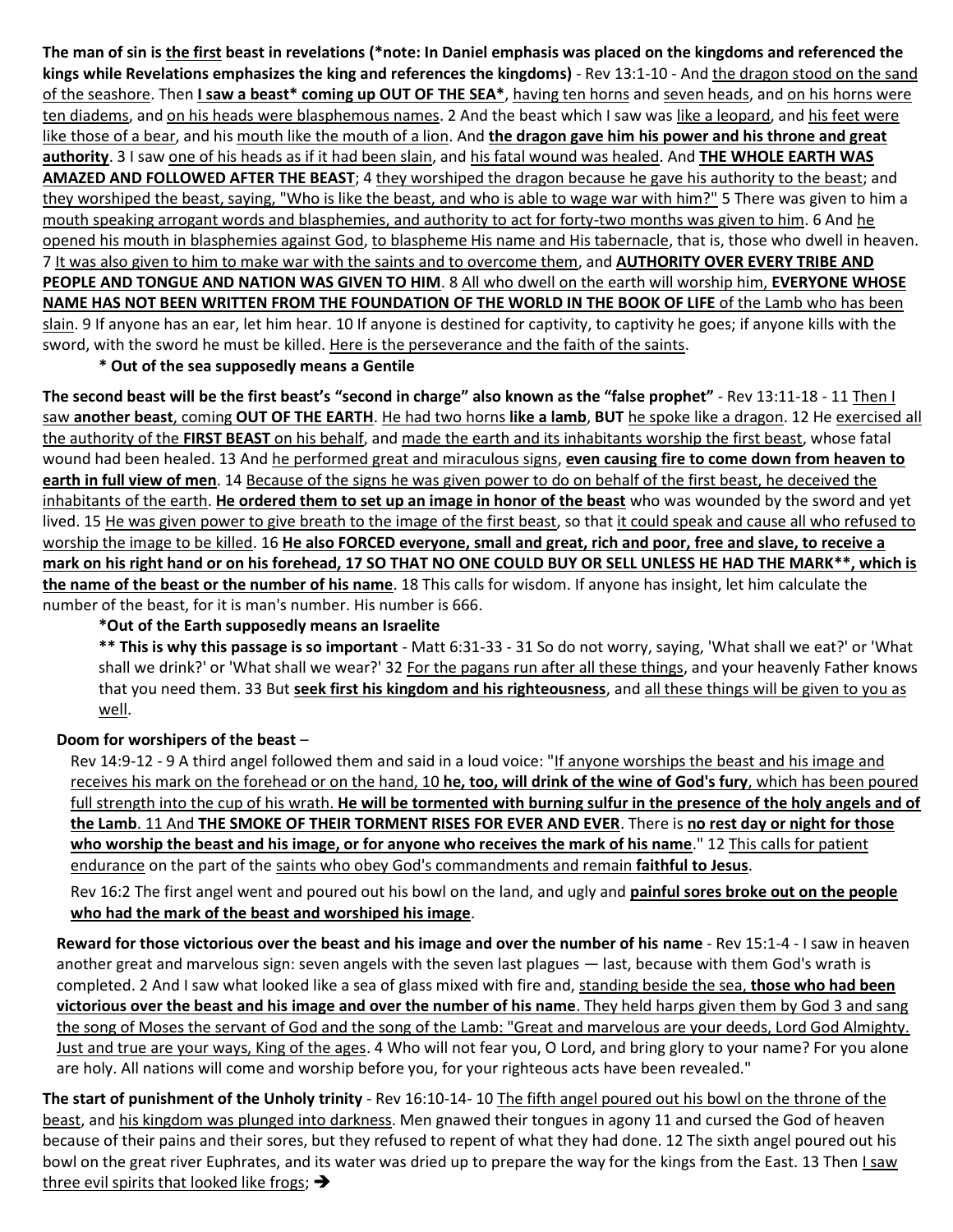➔**they came out of the mouth of THE DRAGON**, out of the mouth of **THE BEAST** and out of the mouth of the **FALSE PROPHET**. 14 They are spirits of demons performing miraculous signs, and they go out to the kings of the whole world, to gather them for the battle on the great day of God Almighty.

**The Doom of Babylon the great prostitute and the Beast** - Rev 17 - 1 One of the seven angels who had the seven bowls came and said to me, "Come, I will show you the punishment of the great prostitute, who sits on many waters\*. 2 With her the kings of the earth committed adultery and the inhabitants of the earth were intoxicated with the wine of her adulteries." 3 Then the angel carried me away in the Spirit into a desert. There I saw a **woman sitting on a scarlet beast** that was covered with blasphemous names and had seven heads and ten horns. 4 The woman was dressed in purple and scarlet, and was glittering with gold, precious stones and pearls. She held a golden cup in her hand, filled with abominable things and the filth of her adulteries. 5 This title was written on her forehead: MYSTERY BABYLON THE GREAT THE **MOTHER OF PROSTITUTES** AND OF THE ABOMINATIONS OF THE EARTH. 6 I saw that the woman was drunk with the blood of the saints, the blood of those who bore testimony to Jesus. When I saw her, I was greatly astonished. 7 Then the angel said to me: "Why are you astonished? I will explain to you the mystery of the woman and of the beast she rides, which has the seven heads and ten horns. 8 **THE BEAST, which you saw, once was, now is not, and will come up out of the Abyss and go to his destruction**. The inhabitants of the earth whose names have not been written in the book of life from the creation of the world will be astonished when they see the beast, because he once was, now is not, and yet will come. 9 "This calls for a mind with wisdom. The seven heads are seven hills on which the woman sits. 10 They are also seven kings. Five have fallen, one is, the other has not yet come; but when he does come, he must remain for a little while. 11 **THE BEAST who once was, and now is not, is an eighth king**. He belongs to the seven and is going to his destruction. 12 "The ten horns you saw are ten kings who have not yet received a kingdom, but who for one hour will receive authority as kings along with the beast. 13 They have one purpose and will give their power and authority to the beast. 14 They will make war against the Lamb, but the Lamb will overcome them because he is Lord of lords and King of kings — and with him will be his called, chosen and faithful followers." 15 Then the angel said to me, "**The waters you saw, where the prostitute sits, are PEOPLES, MULTITUDES, NATIONS AND LANGUAGES**. 16 **The beast and the ten horns you saw will hate the prostitute. They will bring her to ruin and leave her naked; they will eat her flesh and burn her with fire**. 17 **For God has put it into their hearts to accomplish his purpose** by agreeing to give the beast their power to rule, until God's words are fulfilled. 18 **THE WOMAN YOU SAW IS THE GREAT CITY THAT RULES OVER THE KINGS OF THE EARTH**." **\*Many say this is the Catholic church**

**The Fall of Babylon** - Rev 18 - After this I saw another angel coming down from heaven. He had great authority, and the earth was illuminated by his splendor. 2 With a mighty voice he shouted: "Fallen! Fallen is Babylon the Great! She has become a home for demons and a haunt for every evil spirit, a haunt for every unclean and detestable bird. 3 For all the nations have drunk the maddening wine of her adulteries. The kings of the earth committed adultery with her, and **the merchants of the earth grew rich from her excessive luxuries**." 4 Then I heard another voice from heaven say: "Come out of her, my people, so that you will not share in her sins, so that you will not receive any of her plagues; 5 for her sins are piled up to heaven, and God has remembered her crimes. 6 Give back to her as she has given; pay her back double for what she has done. Mix her a double portion from her own cup. 7 Give her as much torture and grief as the glory and luxury she gave herself. In her heart she boasts, 'I sit as queen; I am not a widow, and I will never mourn.' 8 Therefore in one day her plagues will overtake her: death, mourning and famine. She will be consumed by fire, for mighty is the Lord God who judges her. 9 "When the kings of the earth who committed adultery with her and shared her luxury see the smoke of her burning, they will weep and mourn over her. 10 Terrified at her torment, they will stand far off and cry: "'Woe! Woe, O great city, O Babylon, city of power! In one hour your doom has come!' 11 "The merchants of the earth will weep and mourn over her because no one buys their cargoes any more— 12 cargoes of gold, silver, precious stones and pearls; fine linen, purple, silk and scarlet cloth; every sort of citron wood, and articles of every kind made of ivory, costly wood, bronze, iron and marble; 13 cargoes of cinnamon and spice, of incense, myrrh and frankincense, of wine and olive oil, of fine flour and wheat; cattle and sheep; horses and carriages; and bodies and souls of men. 14 "They will say, 'The fruit you longed for is gone from you. All your riches and splendor have vanished, never to be recovered.' 15 The merchants who sold these things and gained their wealth from her will stand far off, terrified at her torment. They will weep and mourn 16 and cry out: "'Woe! Woe, O great city, dressed in fine linen, purple and scarlet, and glittering with gold, precious stones and pearls! 17 In one hour such great wealth has been brought to ruin!' "Every sea captain, and all who travel by ship, the sailors, and all who earn their living from the sea, will stand far off. 18 When they see the smoke of her burning, they will exclaim, 'Was there ever a city like this great city?' 19 They will throw dust on their heads, and with weeping and mourning cry out: "'Woe! Woe, O great city, where all who had ships on the sea became rich through her wealth! In one hour she has been brought to ruin! 20 Rejoice over her, O heaven! Rejoice, saints and apostles and prophets! God has judged her for the way she treated you.'" 21 Then a mighty angel picked up a boulder the size of a large millstone and threw it into the sea, and said: "With such violence the great city of Babylon will be thrown down, never to be found again. 22 The music of harpists and musicians, ➔